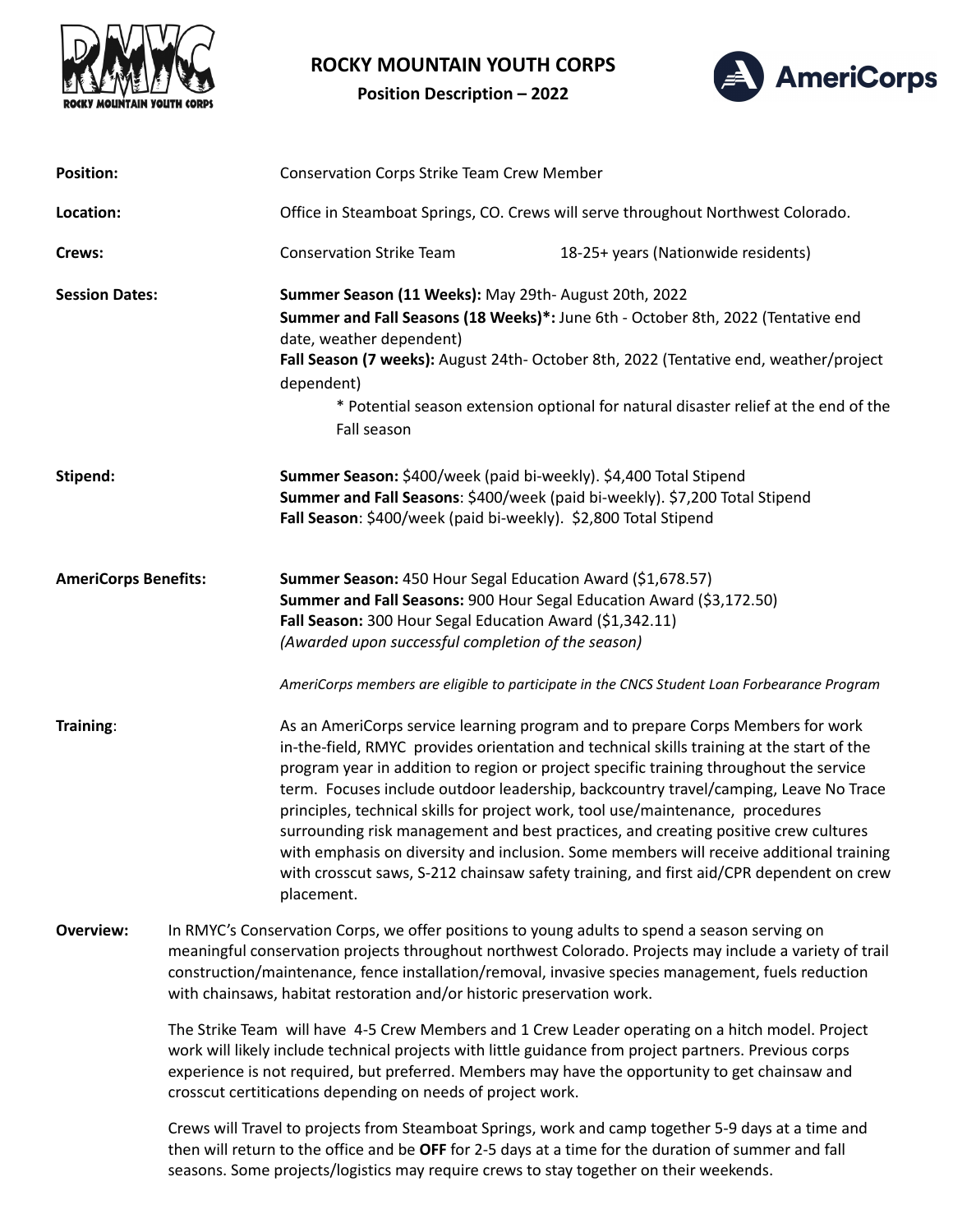Food, transportation, and showers are paid for by RMYC during the work week. During your 'OFF' time you are responsible for your own food, transportation and lodging.

All corps members and leaders will participate in service projects, daily camp chores, and educational activities throughout the week.

Spending a season with RMYC can be a life changing and rewarding experience. Successful candidates will demonstrate a commitment to service, diversity, self-development, and the team environment.

## **Essential Position Functions:**

- Live, work, and serve closely with a diverse group of people
- Complete 10 hours of project work a day for 4-8 days while camping in a variety of outdoor conditions, including inclement weather, for the duration of the season.
- Participation in all RMYC service, education and group camping activities or duties:
	- o Swinging tools, hiking, carrying heavy weights and other physical labor
	- $\circ$  Cleaning the crew van, group cooking, collecting and filtering water and other group chores
	- o Debriefing service projects, risk management discussions, feedback sessions and educational activities.
	- o Any other activities or duties deemed necessary by your Crew Leader or an RMYC staff member
- Must adhere to and enforce the rules and regulations of RMYC and AmeriCorps, which includes abstaining from the use of drugs, alcohol and tobacco while operating in a 24/7 setting (summer) or while on hitch (fall); as well as other rules, regulations and risk management protocol.
- Members may not participate in any AmeriCorps Prohibited Activities as outlined in the Member Service Agreement (MSA).

## **Qualifications:**

- While RMYC is not at this time requiring participants to be fully vaccinated for COVID-19, we may be requiring proof of vaccination for employment in the future due to the nature of our partnerships and for the safety of everyone in our program.
- Previous experience working outdoors or with a corps is preffered
- Ability to commit to the entirety of your Americorps term of service with RMYC
- Pre-service background screening required including FBI background check
- Must be able to provide proof of eligibility to work in the United States
- Ability to serve on diverse teams or with a diverse range of people
- Must be 18 years of age or older

**CONDITIONS OF AGREEMENT:** AmeriCorps members will be subject to all state and federal laws, and the rules and regulations of OSHA and Conservation Corps. The member is expected to fully understand and adhere to the rules, regulations and code of conduct as described in the AmeriCorps member manual. 10/19 Policy violations will result in disciplinary action according to program guidelines, including written warnings, fines, suspension without stipend, and/or termination. The AmeriCorps member is accountable for meeting or exceeding the responsibilities of this position as described above, and will be evaluated at mid-term and end-term by Corps Program Staff, with input from project hosts. Successful completion is contingent on both AmeriCorps education award hours and service through the agreed upon term end date.

Rocky Mountain Youth Corps is an Equal Opportunity Employer. Rocky Mountain Youth Corps is committed to the inclusion of members with all levels of ability. Reasonable accommodations are available upon request. This program is available to all, without regard to race, ethnicity, national origin, disability, age, sex, political affiliation, or religion.